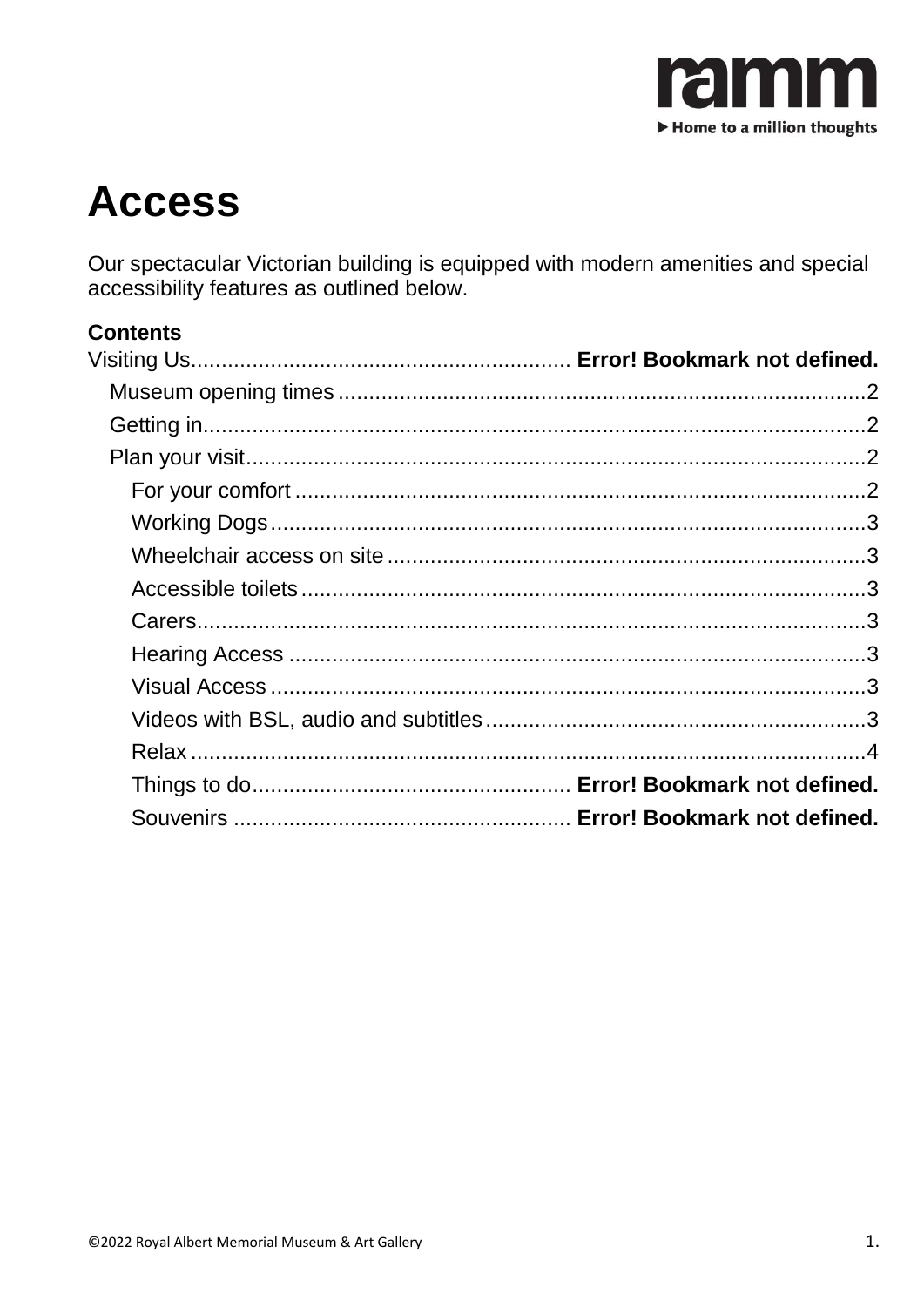

# <span id="page-1-0"></span>**Museum opening times**

We are open Tuesday to Sunday 10am – 5pm

We are closed bank holidays and Mondays

# <span id="page-1-1"></span>**Getting in**

Entrance to RAMM is via Queen Street or the Garden Entrance.

You can reach the Garden Entrance via two accessible routes

- via Upper Paul Street, which includes a short steep approach, or
- via Little Queen Street and Musgrave Row, which is level

Wheelchair users and people with mobility scooters, pushchairs and buggies can access the Garden Entrance using the ramp from the blue-badge parking area, or may use our lift at the Queen Street entrance. Small vehicles, including minibuses, can also use the parking area to drop passengers. To book bluebadge parking, please email [museum.reception@exeter.gov.uk](mailto:museum.reception@exeter.gov.uk) or call 01392 265960 during opening hours – 10am to 5pm Tuesday to Sunday (closed Mondays and bank holidays).

"I can't tell you what a treat it is to be able to get around a building without obstacles. It's been well thought out and will be a treat for disabled visitors." Quote from Mike Ellis, manager of [Shopmobility Exeter](http://www.exetercta.co.uk/shopmobility.php)

# <span id="page-1-2"></span>**Plan your visit**

RAMM's [Accessibility Guide](https://www.accessibilityguides.org/content/royal-albert-memorial-museum-art-gallery) provides accurate measurements, descriptions and images of RAMM's accessible features, helping you plan your visit with ease. This can be viewed online or downloaded as a word document. It is useful for visitors with a variety of access requirements.

RAMM's [Visual Story](https://wordpress-375010-2462088.cloudwaysapps.com/wp-content/uploads/2022/04/RAMM-Visual-Story-2017.pdf) (2MB pdf file), with pictures and words, shows how to find the museum and the facilities available. It will be particular useful for visitors with autism and their carers. Digitally explore RAMM's galleries further using [Google](https://bit.ly/RAMMstreetview)  [Street View.](https://bit.ly/RAMMstreetview)

#### <span id="page-1-3"></span>**For your comfort**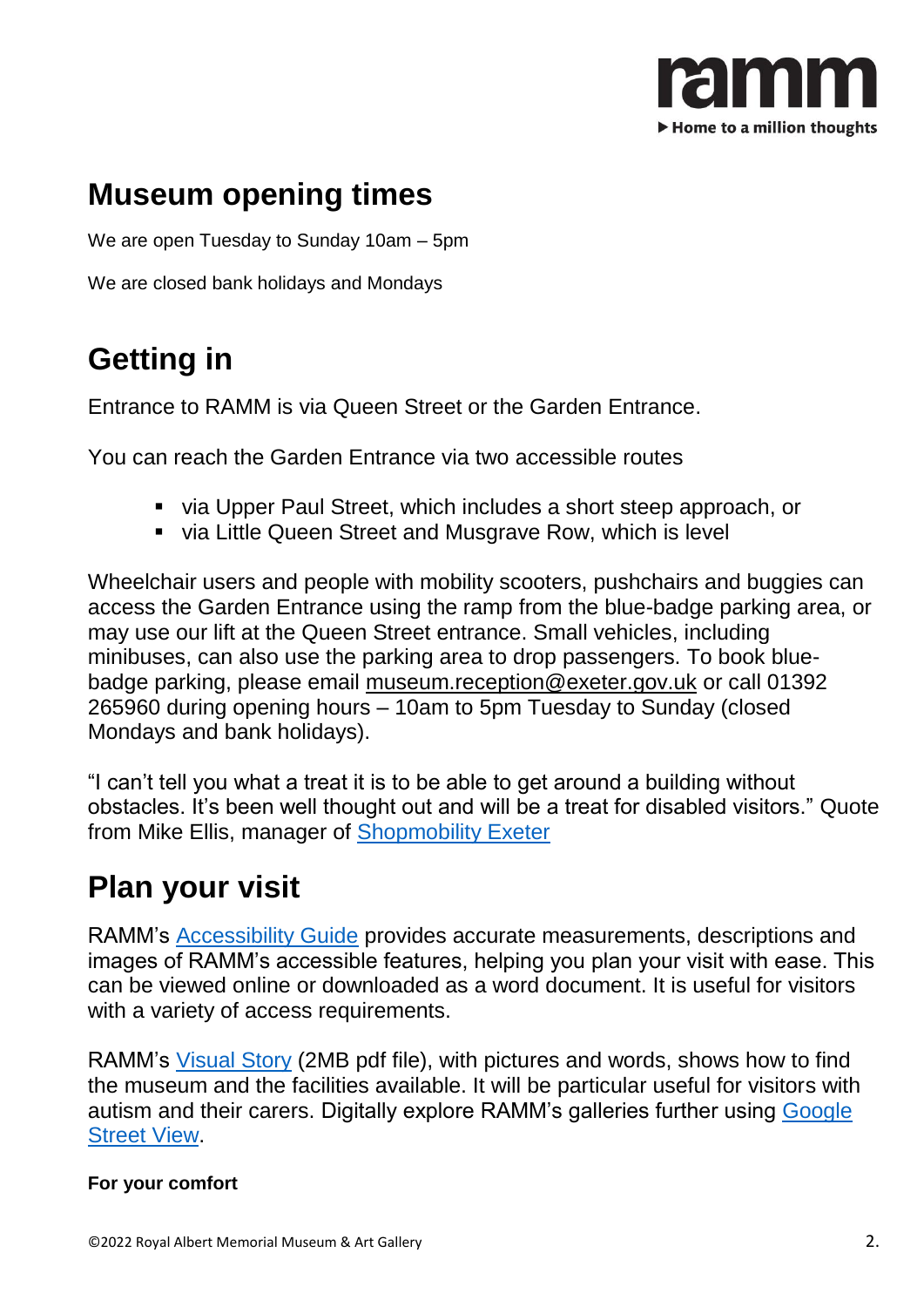

Lifts and level access ensure that the displays can be enjoyed by all. Wheelchairs and portable stools are available for visitors' use and there are accessible toilets and baby changing facilities on both floors. You can collect a large print caption folder for each gallery on entry at Garden Reception, or you can access the captions using your own mobile device as you go around each gallery. Staff and volunteers are on hand to help.

#### <span id="page-2-0"></span>**Working Dogs**

Assistance dogs are welcome at the museum. Our staff will be happy to provide drinking water for your dog.

#### <span id="page-2-1"></span>**Wheelchair access on site**

There are two lifts in the museum. The lifts operate from the first to the ground floor only to maintain the one-way route around the building. There is level access on each floor with ample space to manoeuvre between displays. Some doors open automatically.

#### <span id="page-2-2"></span>**Accessible toilets**

There are accessible toilets on both levels.

### <span id="page-2-3"></span>**Carers**

If a visitor requires an accompanying carer, the carer will be admitted to paying exhibitions and events free of charge. Please contact us on 01392 265960 to arrange a carer ticket or just let us know if you are buying a ticket from reception.

### <span id="page-2-4"></span>**Hearing Access**

There are hearing loops at both receptions, three exhibition galleries and in meeting rooms A and B. A portable loop is available and can be used throughout the museum for groups of three.

### <span id="page-2-5"></span>**Visual Access**

The trails and tours website includes a [museum trail featuring the key objects](http://m.rammtimetrail.org.uk/keyobjects/) with BSL, audio and subtitles. Access this on your own phone or tablet with our free Wi-Fi.

#### <span id="page-2-6"></span>**Videos with BSL, audio and subtitles**

Our British Sign Language videos, with audio and subtitles, introduce RAMM, [our](https://www.youtube.com/playlist?list=PLvtZwXey1PYK1E-VTIySx7cuEhXx1myTv)  [services and key objects.](https://www.youtube.com/playlist?list=PLvtZwXey1PYK1E-VTIySx7cuEhXx1myTv) Plus join BSL video sensation Paul Valentine on a [tour](https://youtube.com/playlist?list=PLvtZwXey1PYIzD8ZuufFrY5xHZXFpanD5)  [of the galleries](https://youtube.com/playlist?list=PLvtZwXey1PYIzD8ZuufFrY5xHZXFpanD5) - watch on your own device using the museum's free wifi, or